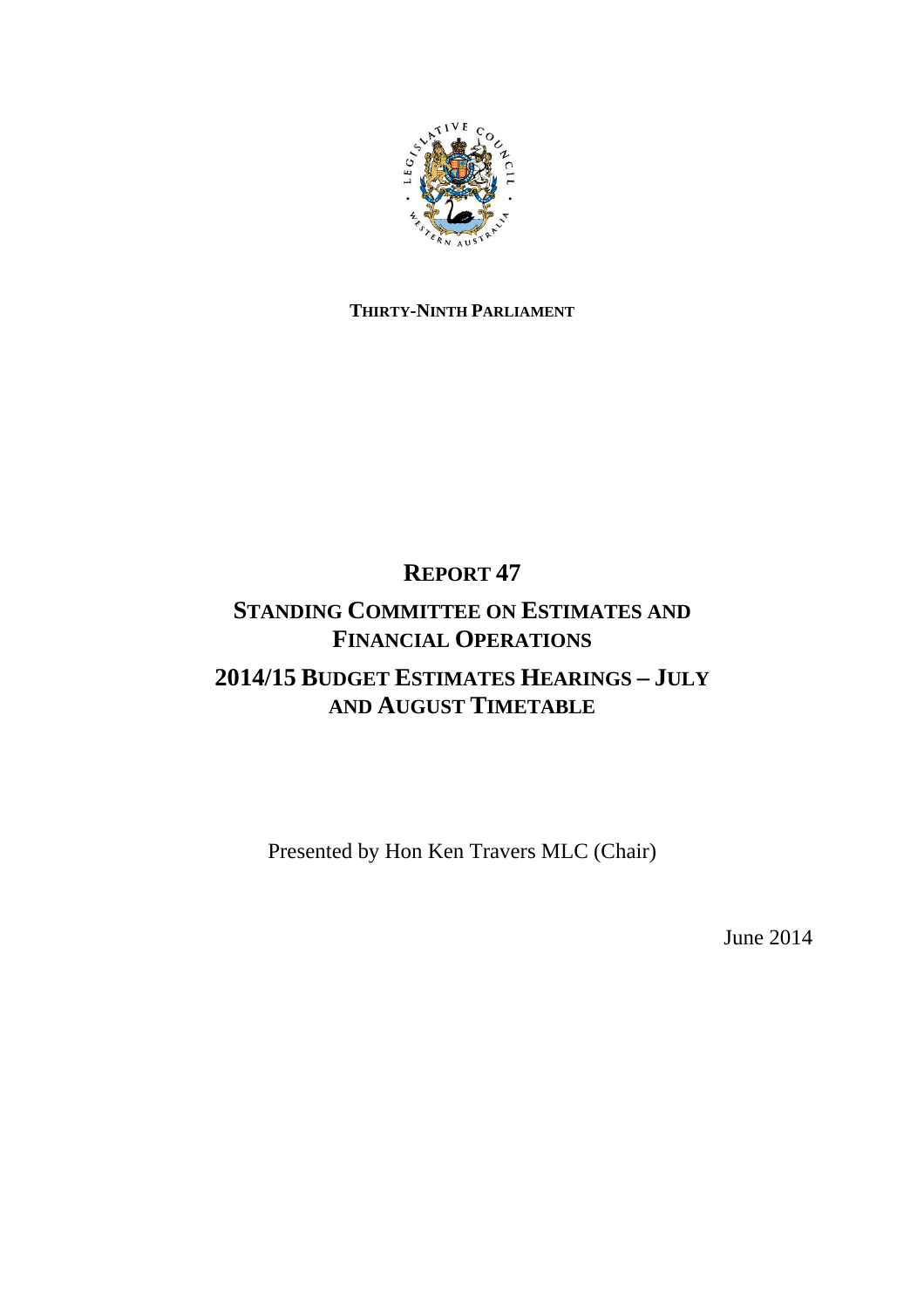### **STANDING COMMITTEE ON ESTIMATES AND FINANCIAL OPERATIONS**

#### **Date first appointed:**

30 June 2005

#### **Terms of Reference:**

The following is an extract from Schedule 1 of the Legislative Council Standing Orders:

#### "**3. Standing Committee on Estimates and Financial Operations**

- 3.1 An *Estimates and Financial Operations Committee* is established.
- 3.2 The Committee consists of 5 Members, 3 of whom shall be non-government Members.
- 3.3 The functions of the Committee are to
	- (a) consider and report on
		- (i) the estimates of expenditure laid before the Council each year;
		- (ii) any matter relating to the financial administration of the State; and
		- (iii) any bill or other matter relating to the foregoing functions referred by the Council;

and

(b) consult regularly with the Auditor General."

#### **Members as at the time of this inquiry:**

| Hon Ken Travers MLC (Chair) | Hon Peter Katsambanis MLC (Deputy Chair) |
|-----------------------------|------------------------------------------|
| Hon Martin Aldridge MLC     | Hon Alanna Clohesy MLC                   |
| Hon Rick Mazza MLC          |                                          |

#### **Staff as at the time of this inquiry:**

| Andrew Hawkes (Advisory Officer) | Kate McConigley (Advisory Officer) |
|----------------------------------|------------------------------------|
| Hannah Moore (Committee Clerk)   |                                    |

#### **Address:**

Parliament House, Perth WA 6000, Telephone (08) 9222 7222 lcco@parliament.wa.gov.au Website: http://www.parliament.wa.gov.au

**ISBN 1 978-1-922047-83-0**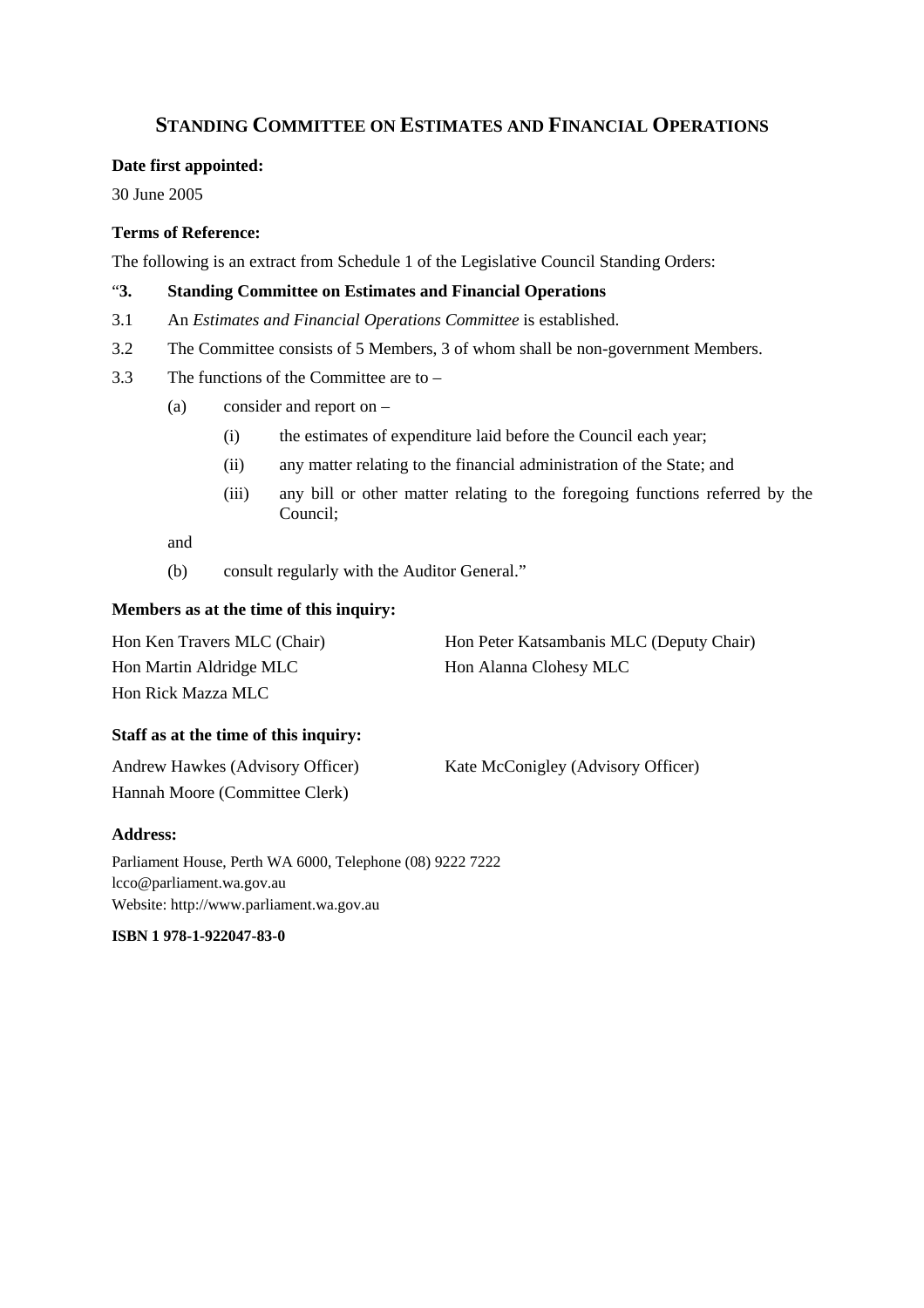**REPORT OF THE STANDING COMMITTEE ON ESTIMATES AND FINANCIAL OPERATIONS REPORT 47: 2014/15 BUDGET ESTIMATES HEARINGS – JULY AND AUGUST TIMETABLE**

- 1.1 The Committee has scheduled Budget Estimates Hearings with the Department of the Legislative Council, the Parliamentary Services Department, and the Department of Premier and Cabinet on Friday, 15 August 2014. See Appendix 1 for details of hearings scheduled for July and August 2014.
- 1.2 The Committee acquaints the Legislative Council accordingly.

Le Tiver

**Hon Ken Travers MLC Chair 26 June 2014**